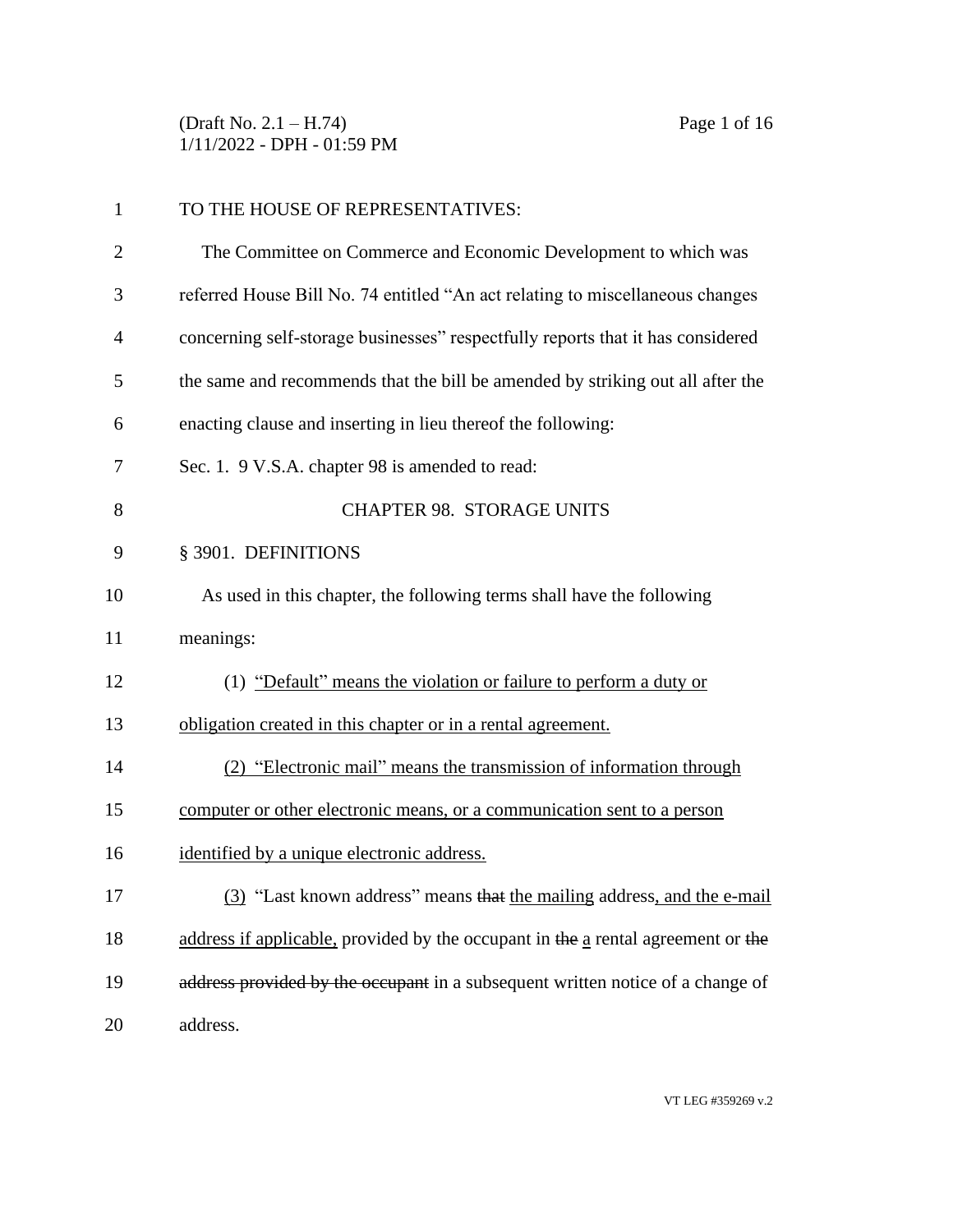(Draft No. 2.1 – H.74) Page 2 of 16 1/11/2022 - DPH - 01:59 PM

| $\mathbf{1}$   | $(4)(A)$ "Late fee" means a fee or charge assessed for an occupant's                          |
|----------------|-----------------------------------------------------------------------------------------------|
| $\overline{2}$ | failure to pay rent or other fees, charges, or expenses when due.                             |
| 3              | (B) "Late fee" does not include:                                                              |
| 4              | (i) interest on a debt;                                                                       |
| 5              | (ii) reasonable expenses, fees, or charges incurred in the collection                         |
| 6              | of unpaid rent or expenses; or                                                                |
| 7              | (iii) fees or charges associated with the enforcement of any other                            |
| 8              | remedy provided by law or a rental agreement.                                                 |
| 9              | $\left(\frac{2}{2}\right)$ "Occupant" means a person, successor, assignee, agent, or          |
| 10             | representative entitled to the use of the storage space in a self-storage facility            |
| 11             | under a rental agreement to the exclusion of others.                                          |
| 12             | $\left(\frac{3}{6}\right)$ "Owner" means the owner, operator, lessor, or sublessor of a self- |
| 13             | storage facility, an agent, or any other person authorized by the owner to                    |
| 14             | manage the facility or to receive rent from an occupant under a rental                        |
| 15             | agreement.                                                                                    |
| 16             | (7) "Personal information" means written information about a person                           |
| 17             | that is not publicly available and that readily identifies that person or is closely          |
| 18             | associated with that person, including a Social Security number, credit or debit              |
| 19             | card information, a bank account number, medical information, or passport                     |
| 20             | information.                                                                                  |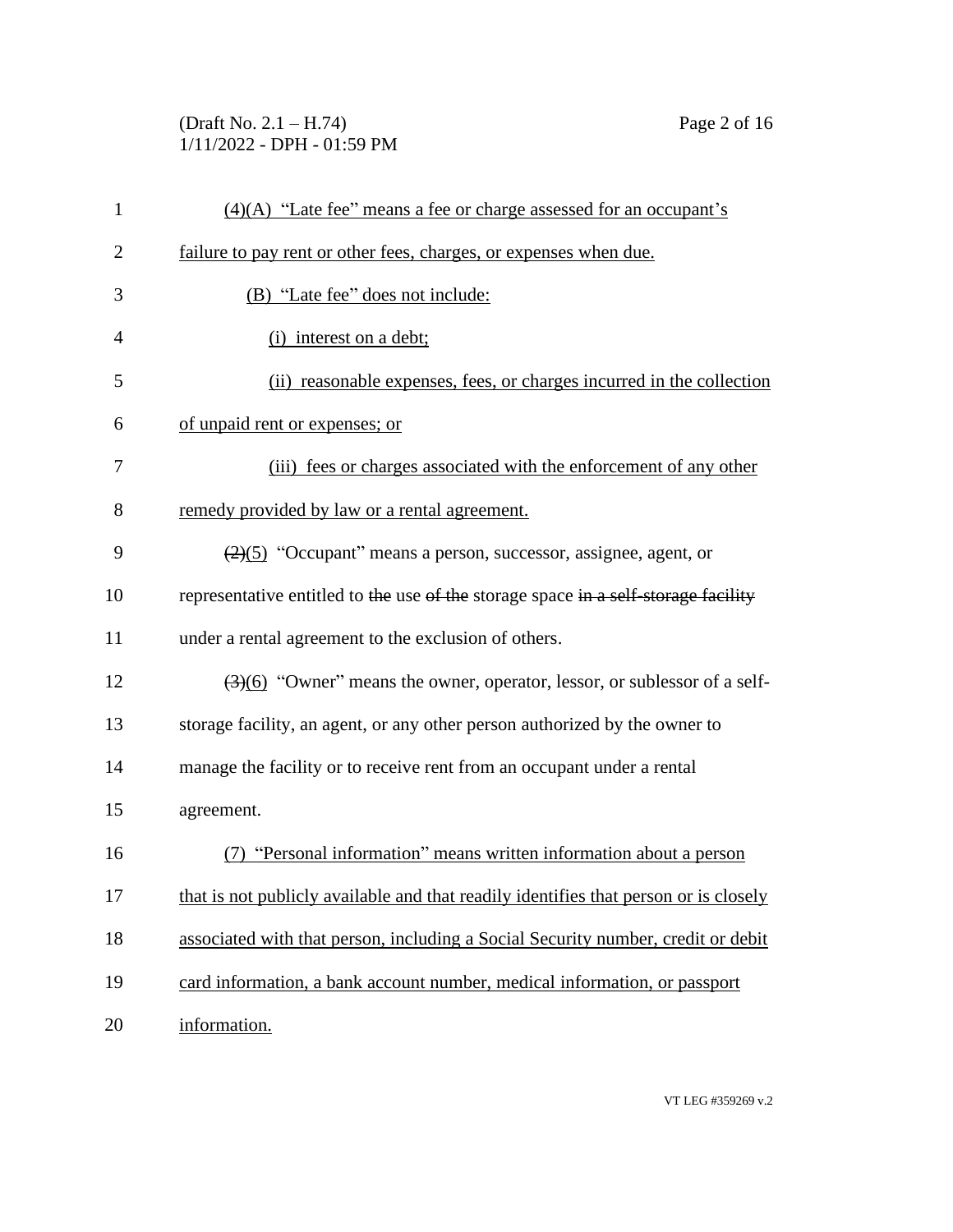# (Draft No. 2.1 – H.74) Page 3 of 16 1/11/2022 - DPH - 01:59 PM

| $\mathbf{1}$   | $\left(\frac{4}{8}\right)$ "Personal property" means movable property not affixed to land,    |
|----------------|-----------------------------------------------------------------------------------------------|
| $\overline{2}$ | and includes goods, merchandise, and household items.                                         |
| 3              | $\left(\frac{5}{9}\right)$ "Rental agreement" means any a written agreement that              |
| $\overline{4}$ | establishes or modifies the terms, conditions, rules, or any other provision                  |
| 5              | concerning the use and occupancy of a self-storage facility storage space.                    |
| 6              | $\left(\frac{6}{(10)(A)}\right)$ "Self-storage facility" means any real property designed and |
| 7              | used for the purpose of renting or leasing individual storage space to occupants              |
| 8              | an occupant who are to have access to such space for the purpose of storing                   |
| 9              | and removing personal property.                                                               |
| 10             | (B) A self-storage facility is not a "warehouse" as used in Article 7 of                      |
| 11             | the Uniform Commercial Code (U.C.C.) as codified in Title defined in 9A § 7-                  |
| 12             | 102. If an owner issues any warehouse receipt, bill of lading, or other                       |
| 13             | document of title for the personal property stored, the owner and the occupant                |
| 14             | are subject to the U.C.C., and this act does not apply.                                       |
| 15             | (11) "Storage space" means the individual space at a self-storage facility                    |
| 16             | that is rented to an occupant under a rental agreement.                                       |
| 17             | § 3902. RESIDENTIAL PURPOSES                                                                  |
| 18             | (a) No occupant shall An occupant shall not use storage space at a self-                      |
| 19             | storage facility for residential purposes.                                                    |
| 20             | (b) No owner shall An owner shall not knowingly permit the use of a                           |
| 21             | storage space at a self-storage facility to be used for residential purposes.                 |
|                | VT LEG #359269 v.2                                                                            |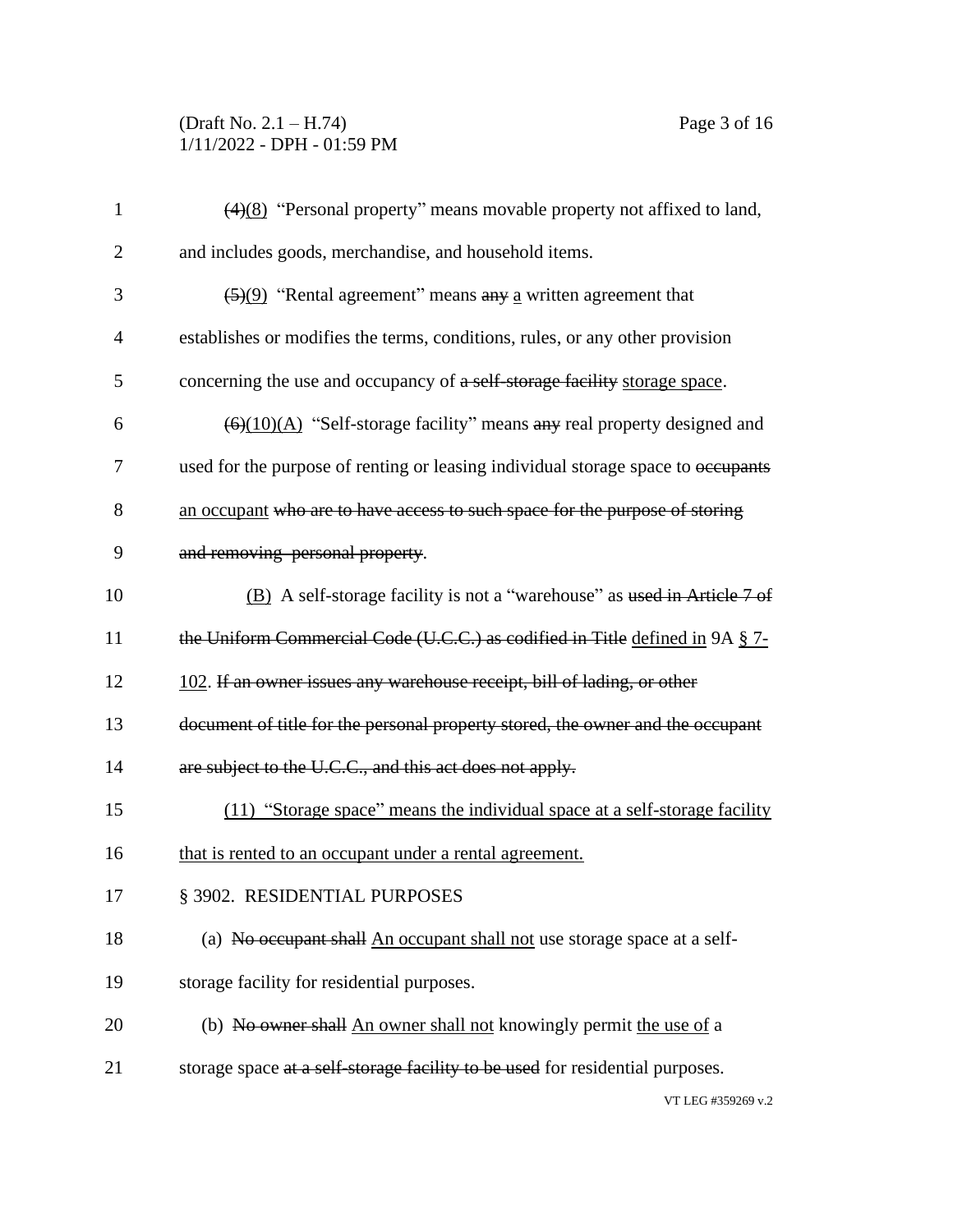(Draft No. 2.1 – H.74) Page 4 of 16 1/11/2022 - DPH - 01:59 PM

| 1              | § 3903. DISCLOSURES                                                      |
|----------------|--------------------------------------------------------------------------|
| $\overline{2}$ | (a) A rental agreement shall contain the following:                      |
| 3              | (1) The the name and address of the owner and occupant.                  |
| 4              | (2) The the actual monthly occupancy charge, rent, or lease amount for   |
| 5              | the storage space provided, expressed in dollars.                        |
| 6              | (3) An itemization of other charges imposed or which may be imposed      |
| 7              | in connection with                                                       |
| 8              | (A) disclosure of the charges the owner may impose for the               |
| 9              | occupancy,;                                                              |
| 10             | (B) a description of the charges, including any security deposit and     |
| 11             | the conditions for retaining or returning the deposit;                   |
| 12             | $(C)$ whether the charges are mandatory or optional, and                 |
| 13             | $(D)$ the amount of each charge, expressed in dollars.                   |
| 14             | (4) A statement of a provision that states:                              |
| 15             | $(A)$ whether property stored in the leased storage space is or is not   |
| 16             | insured by the owner against loss or damage; and                         |
| 17             | (B) of the requirement that the occupant must provide his or her own     |
| 18             | insurance for any property stored-; and                                  |
| 19             | (5) A statement advising notice to an occupant that:                     |
| 20             | $(A)$ the occupant of the existence of the lien created by this chapter, |
| 21             | this chapter creates a lien on property stored in the storage space;     |
|                |                                                                          |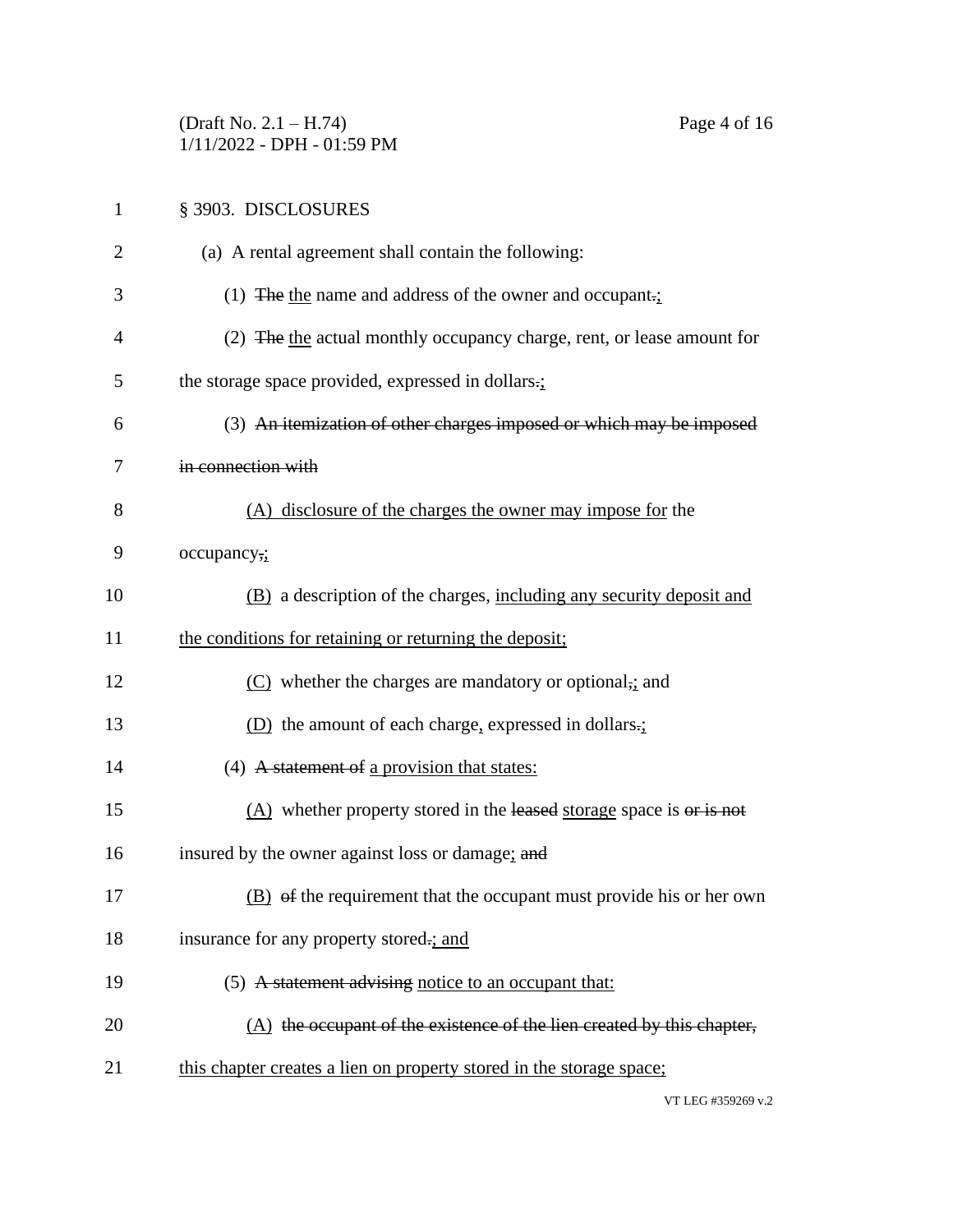## (Draft No. 2.1 – H.74) Page 5 of 16 1/11/2022 - DPH - 01:59 PM

| $\mathbf{1}$   | (B) that the owner may sell the property stored in the leased storage             |
|----------------|-----------------------------------------------------------------------------------|
| $\overline{2}$ | space may be sold to satisfy the lien, and:                                       |
| 3              | (C) that the owner shall not be is not liable for damage, loss, or                |
| $\overline{4}$ | alienation of items of sentimental nature or value; and                           |
| 5              | (D) if the owner offers notice by electronic mail, the occupant may               |
| 6              | elect to receive notice by electronic mail only by indicating the election in the |
| 7              | rental agreement.                                                                 |
| 8              | (b) If a rental agreement contains a limit on the value of property that may      |
| 9              | be stored in a storage space, the limit is deemed to be the maximum value of      |
| 10             | the property in the storage space and the maximum liability of the owner for      |
| 11             | any claim.                                                                        |
| 12             | $(c)(1)$ An owner may impose a late fee of not more than \$20.00 or               |
| 13             | 20 percent of a rental payment, whichever is greater, for each service period     |
| 14             | that an occupant does not pay the rent, charges, fees, or expenses when due.      |
| 15             | (2) An owner shall not impose a late fee if the occupant pays the rent,           |
| 16             | charges, fees, and expenses in full not later than five days after the due date.  |
| 17             | (3) An owner shall not impose a late fee unless the amount of the fee             |
| 18             | and the conditions for imposing that fee are stated in the rental agreement.      |
| 19             | (d) Except as otherwise provided in a rental agreement, an occupant has the       |
| 20             | exclusive care, custody, and control of property in a storage space until the     |
| 21             | property is sold or otherwise disposed pursuant to this chapter.                  |
|                |                                                                                   |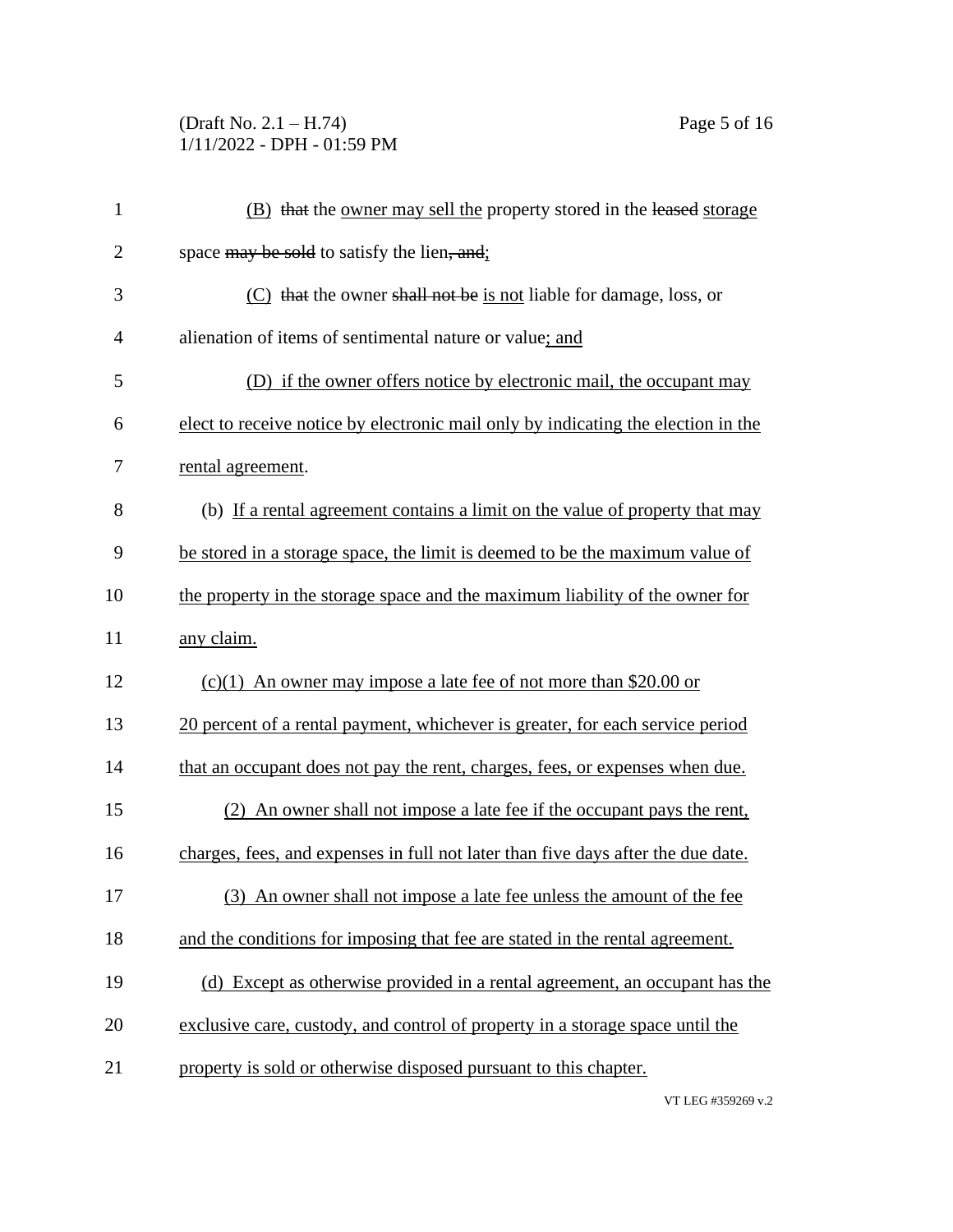# (Draft No. 2.1 – H.74) Page 6 of 16 1/11/2022 - DPH - 01:59 PM

| $\mathbf{1}$   | (e) The disclosures required under subdivisions (a)(4) and (a)(5) and              |
|----------------|------------------------------------------------------------------------------------|
| $\overline{2}$ | subsections $(b)$ –(d) of this section shall be written in bold type and of a font |
| 3              | size equal to or greater than the general text of the agreement.                   |
| 4              | § 3904. LIEN                                                                       |
| 5              | The owner of a self-storage facility                                               |
| 6              | (a) An owner has a possessory lien upon all personal property located in a         |
| 7              | storage space at a self-storage facility for:                                      |
| 8              | $(1)$ rent,;                                                                       |
| 9              | $(2)$ labor,; or                                                                   |
| 10             | (3) late fees or other charges, present or future, in relation to relating to      |
| 11             | the personal property,; and                                                        |
| 12             | (4) for expenses relevant to its preservation or expenses reasonably               |
| 13             | incurred in its arising from the preservation or sale of the property pursuant to  |
| 14             | this chapter.                                                                      |
| 15             | (b) The lien created in this section attaches as of the date the personal          |
| 16             | property is brought to or placed in a regular storage space at a self-storage      |
| 17             | facility in accordance with the provisions of a valid an occupant stores           |
| 18             | personal property in a storage space pursuant to a rental agreement.               |
| 19             | § 3905. ENFORCEMENT OF LIEN                                                        |
| 20             | In the event of a default under the terms of a rental agreement, the lien          |
| 21             | created under this chapter may be enforced in accordance with the provisions       |
|                | VT LEG #359269 v.2                                                                 |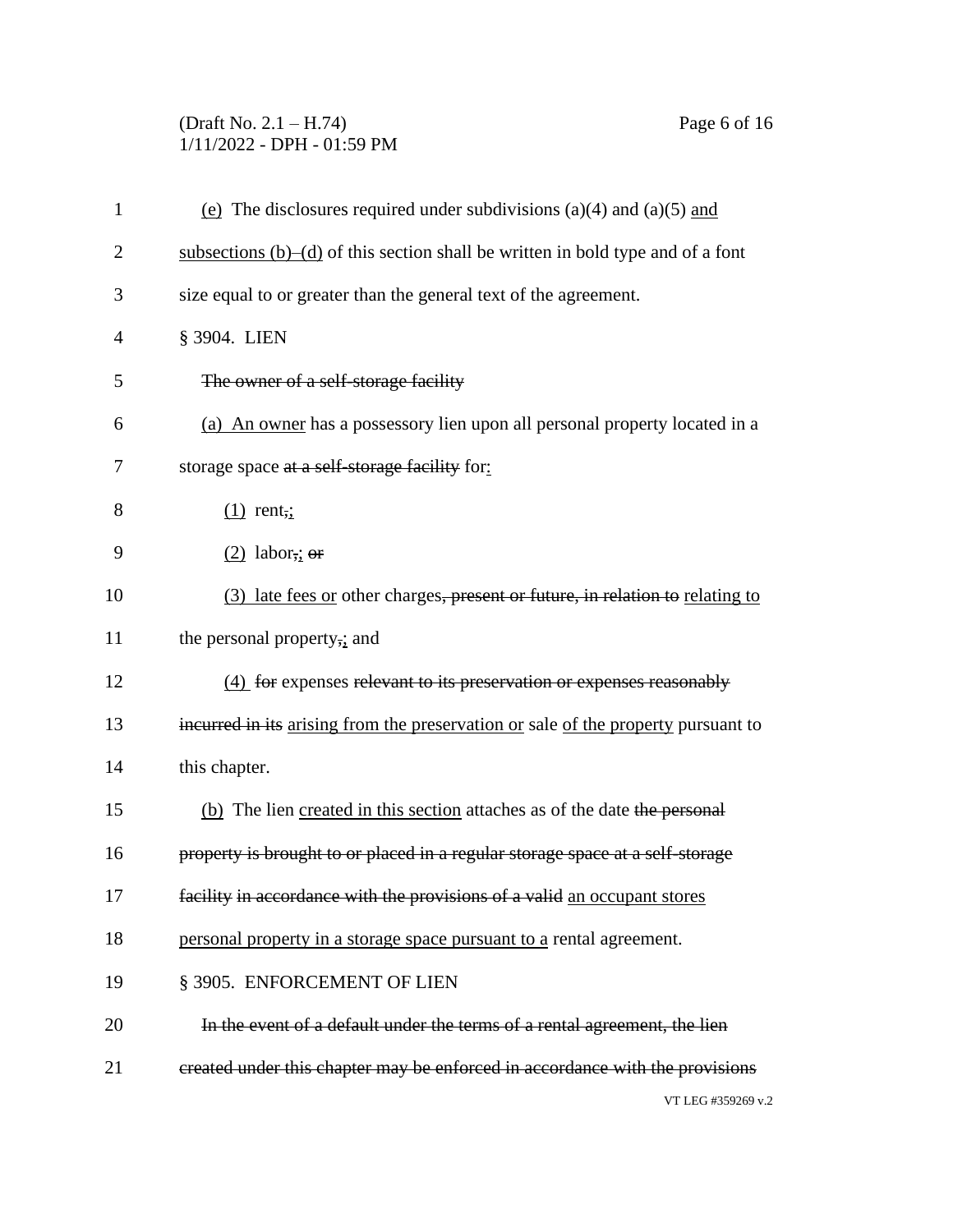(Draft No. 2.1 – H.74) Page 7 of 16 1/11/2022 - DPH - 01:59 PM

| $\mathbf{1}$   | of this section If an occupant defaults under a rental agreement, the owner may         |
|----------------|-----------------------------------------------------------------------------------------|
| $\overline{2}$ | enforce the lien created in section 3904 of this title pursuant to this section.        |
| 3              | (1) First notice of default. No Not sooner than seven days after a                      |
| $\overline{4}$ | default, the <u>owner shall notify the</u> occupant shall be notified of the default by |
| 5              | regular mail or electronic mail sent to his or her the occupant's last known            |
| 6              | address.                                                                                |
| 7              | (2) Second notice of default.                                                           |
| 8              | (A) No Not sooner than 14 days after mailing $\Theta$ find the first notice, the        |
| 9              | owner shall notify the occupant shall be notified of the default by certified           |
| 10             | mail, first-class mail with a certificate of mailing, or electronic mail sent to his    |
| 11             | or her the occupant's last known address.                                               |
| 12             | (B) If the owner sent the second notice of default to the occupant by                   |
| 13             | electronic mail and does not receive a response, return receipt, or delivery            |
| 14             | confirmation from the same electronic mail address within two days, then                |
| 15             | before proceeding with a sale the owner shall send the notice to the occupant           |
| 16             | either by certified mail or by first-class mail with a certificate of mailing.          |
| 17             | (C) The second notice shall contain the following:                                      |
| 18             | $(A)(i)$ An itemized statement of the owner's claim showing the sum                     |
| 19             | due at the time of the notice and the date when the sum became due.                     |
| 20             | $\frac{1}{2}$ (B)(ii) A brief and general description of the personal property          |
| 21             | subject to the lien. There shall be no requirement An owner is not required to          |
|                | VT LEG #359269 v.2                                                                      |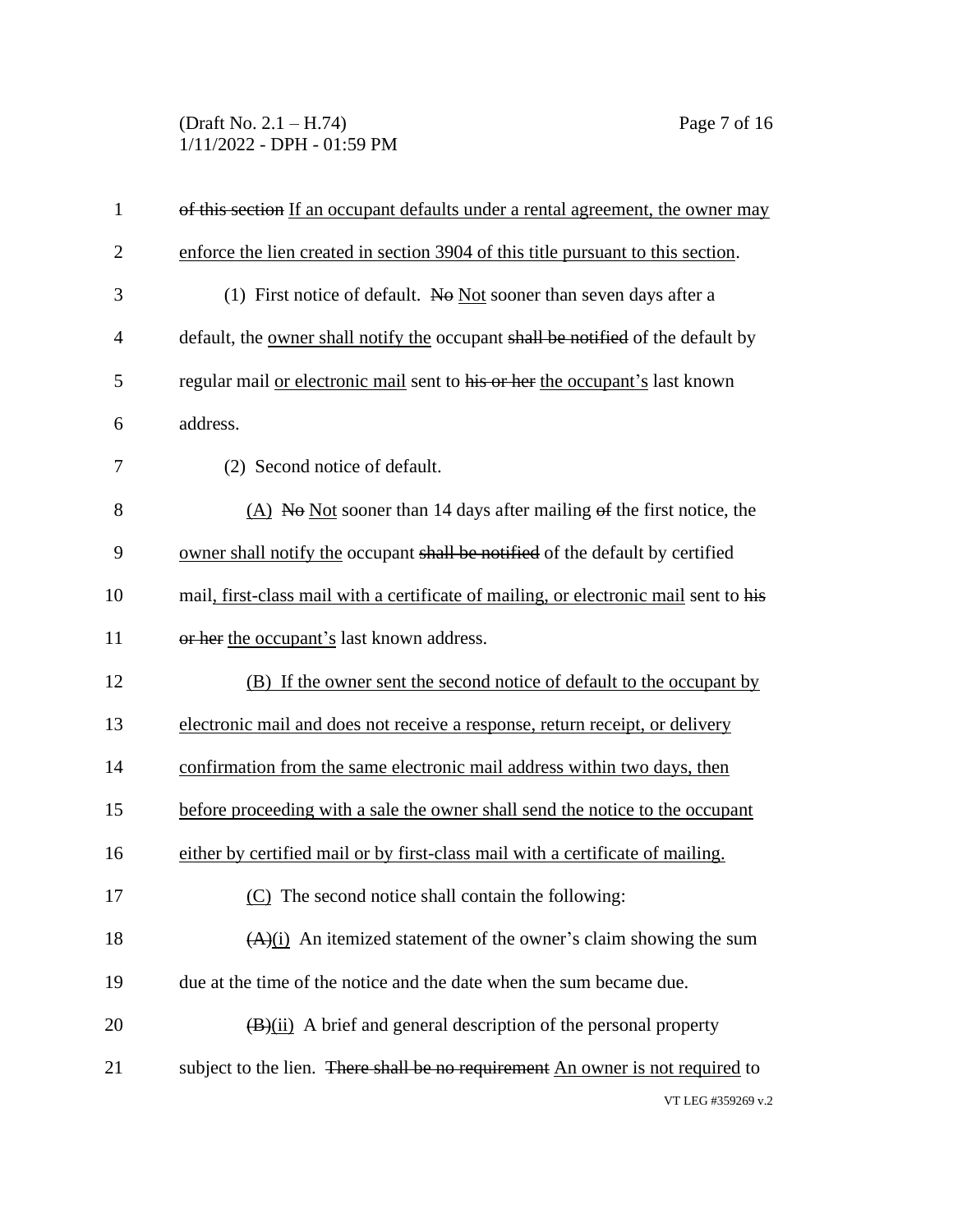#### (Draft No. 2.1 – H.74) Page 8 of 16 1/11/2022 - DPH - 01:59 PM

| $\mathbf{1}$   | describe the specific contents of a storage space in a self-storage facility                      |
|----------------|---------------------------------------------------------------------------------------------------|
| $\overline{2}$ | beyond stating that it is the contents of a specific storage space in a specific                  |
| 3              | self-storage facility rented by a specific occupant.                                              |
| $\overline{4}$ | $\left(\frac{C}{\text{ii}}\right)$ A notice of denial of access to the personal property, if such |
| 5              | denial is permitted under the terms of the rental agreement.                                      |
| 6              | $(D)(iv)$ A demand for payment within a specified time not less than                              |
| 7              | fifteen 15 days after the mailing of the second notice of default.                                |
| 8              | $\frac{1}{2}$ (v) A conspicuous statement that unless the claim is paid in full                   |
| 9              | within the time stated in the notice, the personal property will be advertised for                |
| 10             | sale and sold according to law.                                                                   |
| 11             | (3) Advertisement. Except as otherwise provided in subdivision (C) or                             |
| 12             | (D) of this subdivision $(3)$ :                                                                   |
| 13             | $(A)$ After the expiration of the time given in the second notice under                           |
| 14             | subdivision (2) of this section, the owner shall publish an advertisement of the                  |
| 15             | sale shall be published once a week for two consecutive weeks in the print or                     |
| 16             | electronic version of a newspaper of general circulation where the self-storage                   |
| 17             | facility is located.                                                                              |
| 18             | (B) The advertisement shall contain the following:                                                |
| 19             | $(A)(i)$ A a brief and general description of the personal property as                            |
| 20             | provided in subdivision $(2)(B)$ of this section.                                                 |
| 21             | $(B)(ii)$ The the address of the self-storage facility; and                                       |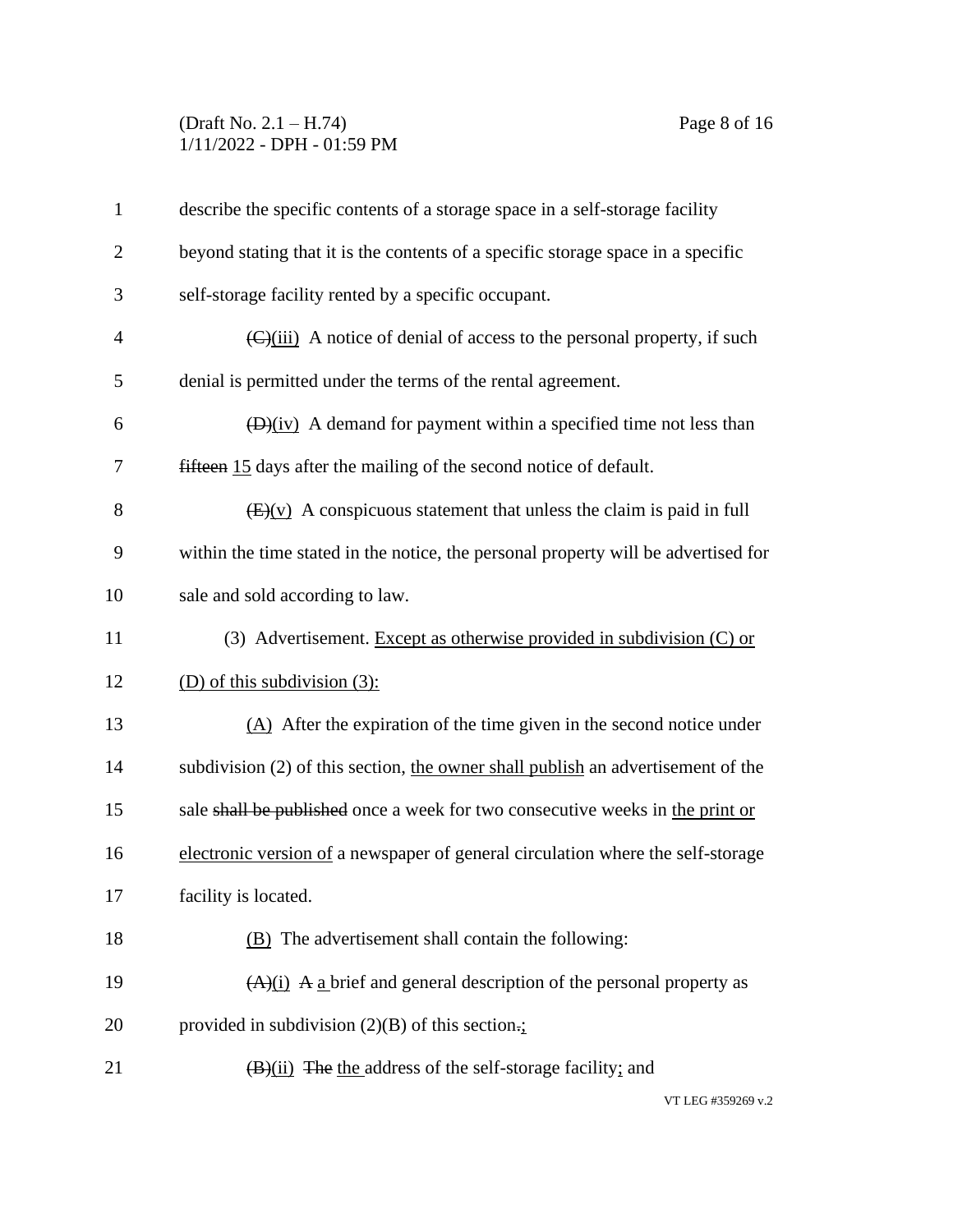### (Draft No. 2.1 – H.74) Page 9 of 16 1/11/2022 - DPH - 01:59 PM

| $\mathbf{1}$   | (iii) the number, if any, of the space where the personal property is               |
|----------------|-------------------------------------------------------------------------------------|
| $\overline{2}$ | located;                                                                            |
| 3              | (iv) the name of the occupant; and                                                  |
| $\overline{4}$ | (v) the time, place, and manner of the sale.                                        |
| 5              | (C) The time, place, and manner of the sale. If there is no newspaper               |
| 6              | of general circulation where the self-storage facility is located, the owner shall  |
| 7              | post the advertisement shall be posted at least 15 days before the date of the      |
| 8              | sale at the town hall where the self-storage facility is located in such fashion    |
| 9              | the same manner as the auction sales of real property are posted.                   |
| 10             | (D) A sale or other disposition of goods as provided for in this                    |
| 11             | chapter shall not be defeated or deemed not in compliance with this provisions      |
| 12             | of this chapter if the owner attempted, but was not able to obtain personal         |
| 13             | service on those persons entitled to notice or if the certified mail return receipt |
| 14             | is not signed by the person to whom notice must be sent, unless the owner fails     |
| 15             | to publish in accordance with this section. As an alternative to the                |
| 16             | advertisement required in subdivisions $(A)$ – $(C)$ of this subdivision (3), an    |
| 17             | owner may advertise the sale of personal property in a commercially                 |
| 18             | reasonable manner. For purposes of this subdivision (D), a manner of                |
| 19             | advertisement is commercially reasonable if three or more independent bidders       |
| 20             | attend or view the sale.                                                            |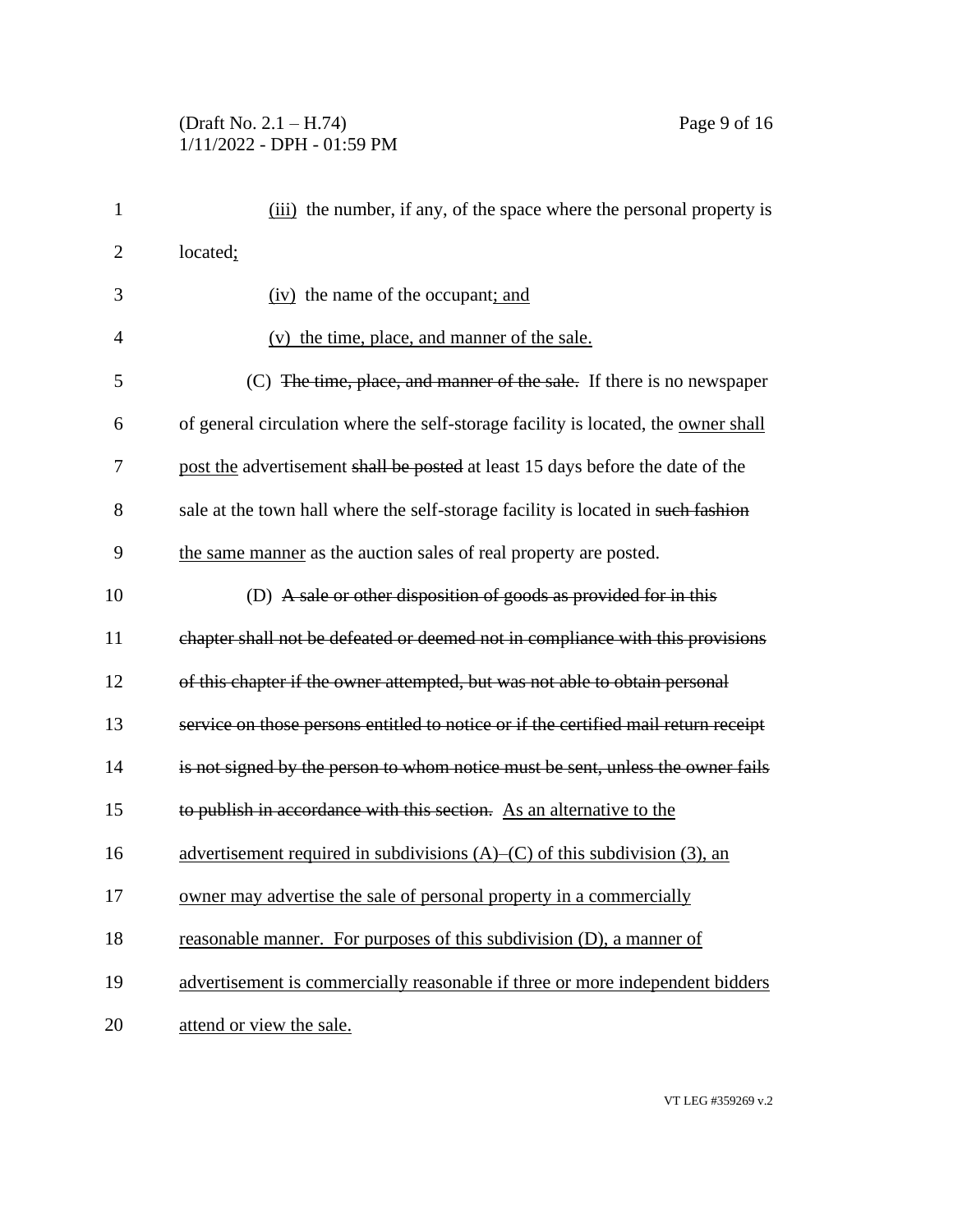# (Draft No. 2.1 – H.74) Page 10 of 16 1/11/2022 - DPH - 01:59 PM

| $\mathbf{1}$   | (4) Notice to other lienholders. Before the expiration of the time given            |
|----------------|-------------------------------------------------------------------------------------|
| $\overline{2}$ | in the second notice under subdivision (2) of this section, the owner shall         |
| 3              | determine whether the occupant owns any personal property subject to an             |
| $\overline{4}$ | active lien registered with the Vermont Secretary of State. If any such lien        |
| 5              | exists, the owner shall notify the lienholder shall be notified by certified mail   |
| 6              | not less than 21 days prior to the sale of the property. Such The notice shall      |
| $\overline{7}$ | include the following:                                                              |
| 8              | (A) A statement describing the property to be sold. There shall be no               |
| 9              | requirement to describe the specific contents of a storage space in a self-         |
| 10             | storage facility beyond stating that it is the contents of a specific storage space |
| 11             | in a specific self-storage facility rented by a specific occupant.                  |
| 12             | (B) A statement of the lienholder's rights under this chapter.                      |
| 13             | (C) A statement of the time, place, and manner of the sale of the                   |
| 14             | property.                                                                           |
| 15             | (5) Delivery. For purposes of this chapter:                                         |
| 16             | (A) notice by regular mail or first-class mail with a certificate of                |
| 17             | mailing is delivered when deposited with the U.S. Postal Service if the mail is     |
| 18             | properly addressed to the occupant's last known address and postage is              |
| 19             | prepaid; and                                                                        |
| 20             | (B) notice by electronic mail is delivered when properly addressed                  |
| 21             | and sent to an occupant's last known electronic mail address.                       |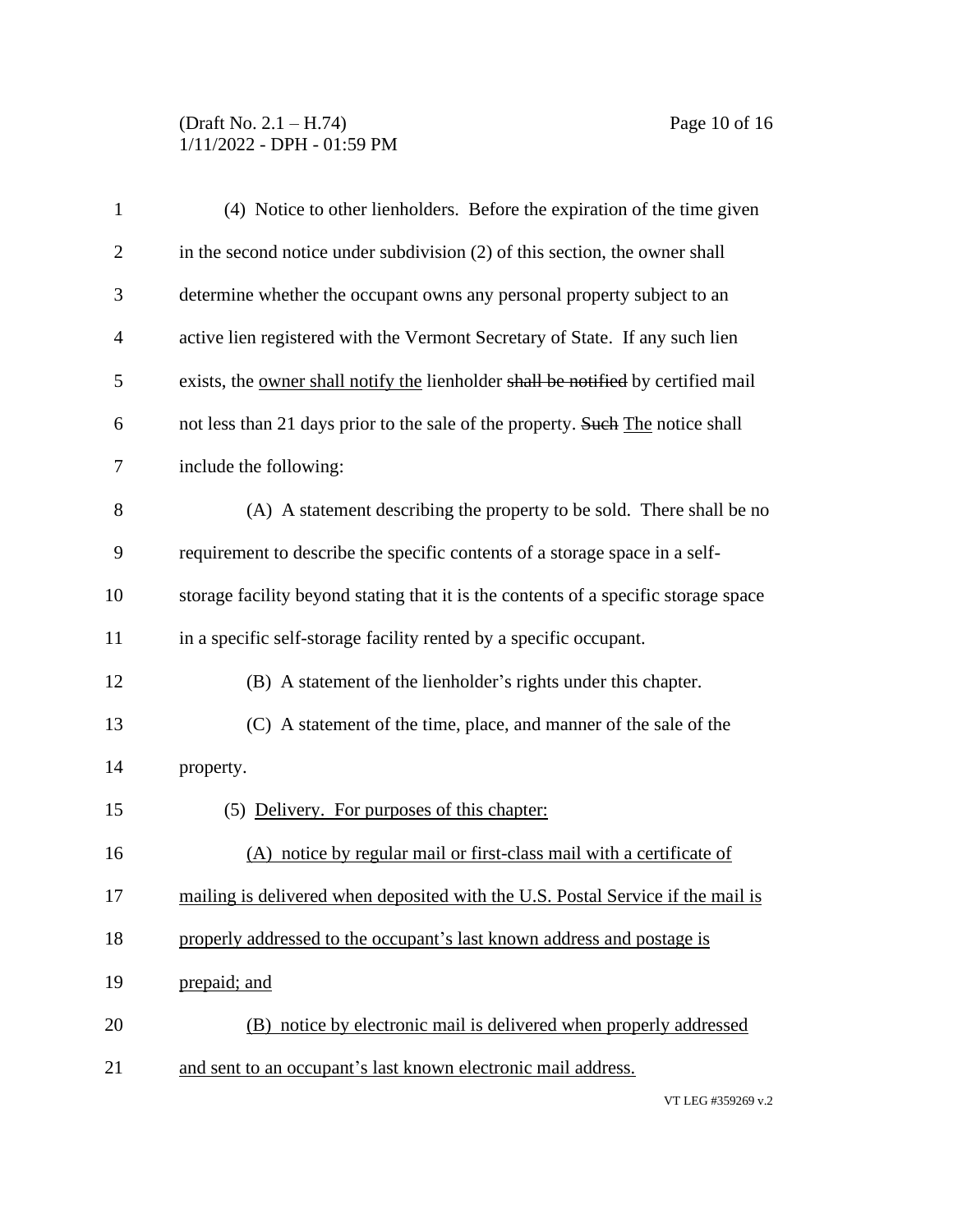### (Draft No. 2.1 – H.74) Page 11 of 16 1/11/2022 - DPH - 01:59 PM

| $\mathbf{1}$   | (6) Sale. Upon fulfillment of the notification and advertisement                    |
|----------------|-------------------------------------------------------------------------------------|
| $\overline{2}$ | requirements of this section, sale of the personal property shall be permitted,     |
| 3              | provided the following conditions are met                                           |
| $\overline{4}$ | (A) An owner that fulfills the notice and advertisement requirements                |
| 5              | of this section may sell personal property stored in a storage space, subject to    |
| 6              | the following conditions:                                                           |
| 7              | (A) The sale of the personal property shall take place                              |
| 8              | (i) the sale occurs not sooner than 15 days after the first                         |
| 9              | publication advertisement under subdivision $(3)$ of this section.                  |
| 10             | (B) Any sale of the personal property under this chapter shall conform              |
| 11             | (ii) the sale conforms to the terms of all the notifications required               |
| 12             | under this section. If; or, if the sale will not or does not take place as provided |
| 13             | for in the notifications, then the owner makes subsequent notifications shall be    |
| 14             | made in the same manner as the original notifications had been made.                |
| 15             | consistent with this section;                                                       |
| 16             | (iii) subject to subdivision $(6)(C)$ of this section, the owner does               |
| 17             | not knowingly sell personal information contained in the storage space;             |
| 18             | (C) Any sale of the personal property shall be                                      |
| 19             | (iv) the sale is held at the self-storage facility, or at the nearest               |
| 20             | suitable place-, or on a publicly accessible website;                               |
| 21             | (D) Any sale of the personal property shall be                                      |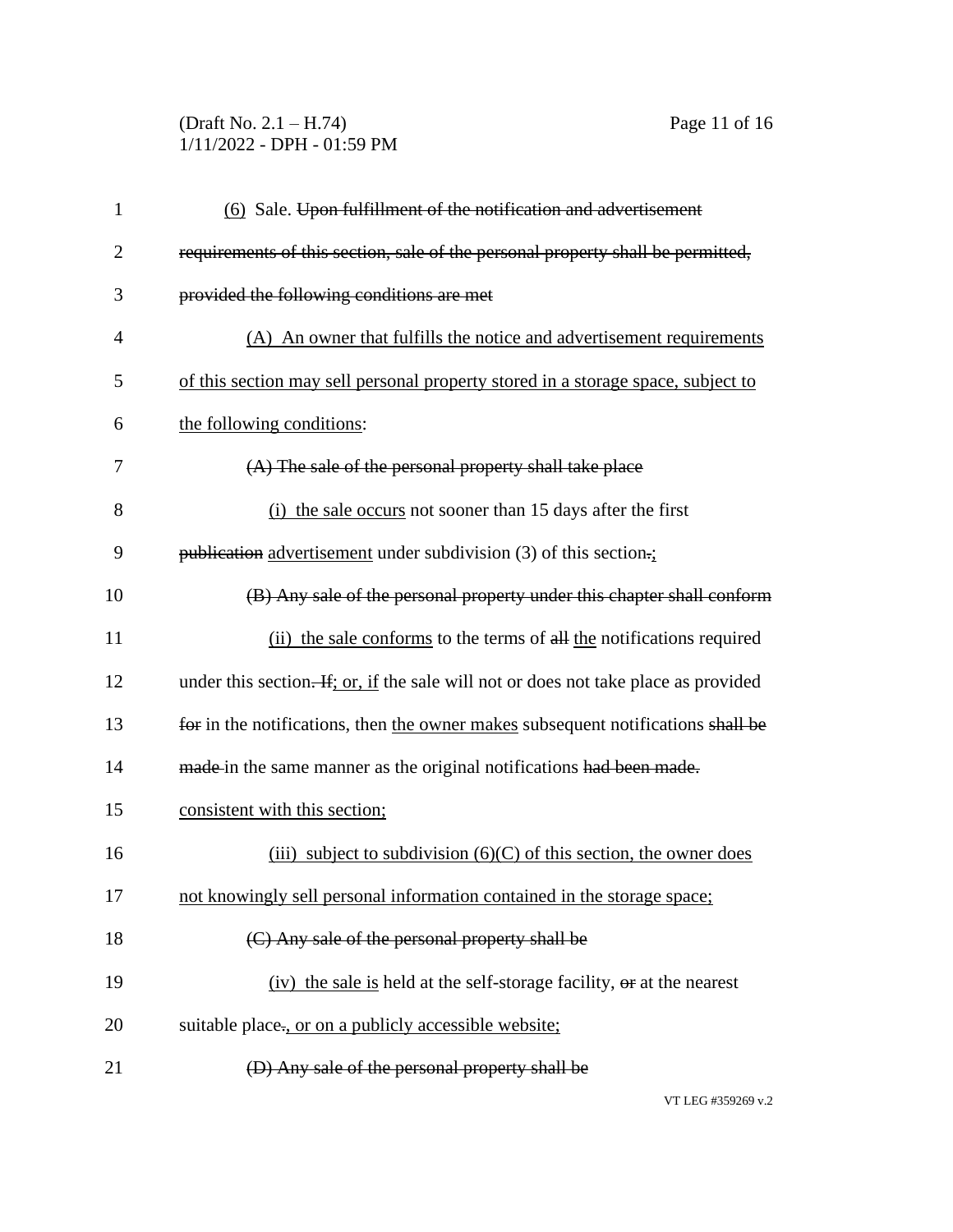# (Draft No. 2.1 – H.74) Page 12 of 16 1/11/2022 - DPH - 01:59 PM

| $\mathbf{1}$   | (v) the owner does not purchase personal property at the sale; and                   |
|----------------|--------------------------------------------------------------------------------------|
| $\overline{c}$ | (vi) the sale is performed in a commercially reasonable manner,                      |
| 3              | meaning the owner sells the goods in the usual manner in any recognized              |
| 4              | market therefor, at the price current in such market at the time of the sale; or     |
| 5              | otherwise sold in conformity with.                                                   |
| 6              | (B) For purposes of subdivision $(6)(A)(vi)$ of this section:                        |
| 7              | (i) A sale is commercially reasonable if it conforms to                              |
| 8              | commercially reasonable practices within a recognized market for the goods or        |
| 9              | among dealers in the type of goods sold; however,                                    |
| 10             | (ii) the The sale of more goods than apparently necessary to                         |
| 11             | ensure satisfaction of the satisfy an occupant's obligation is not commercially      |
| 12             | reasonable unless necessary due to the nature of the goods being sold or the         |
| 13             | manner in which they are customarily sold.                                           |
| 14             | (iii) The fact that an owner could obtain a better price eould have                  |
| 15             | been obtained by sale at a different time or by a different method from that         |
| 16             | selected by the owner is not of itself sufficient to establish that the sale was not |
| 17             | made in a commercially reasonable manner.                                            |
| 18             | $(C)(i)$ If an owner has a reasonable belief that storage space contains             |
| 19             | the personal information of an occupant or clients, customers, or others with        |
| 20             | whom the occupant does business, the owner shall not hold a lien sale of the         |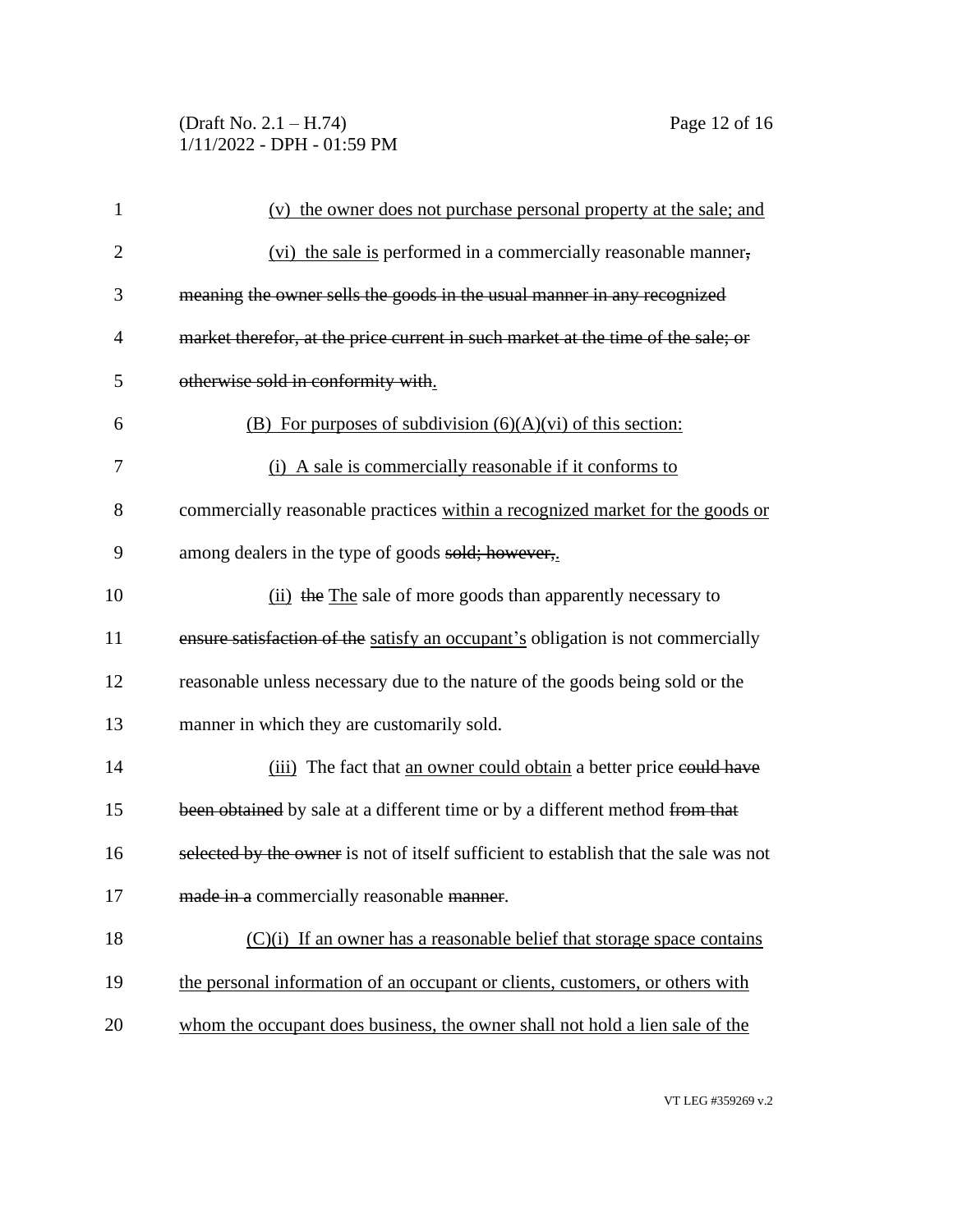# (Draft No. 2.1 – H.74) Page 13 of 16 1/11/2022 - DPH - 01:59 PM

| $\mathbf{1}$   | personal information and may destroy the personal information without           |  |  |
|----------------|---------------------------------------------------------------------------------|--|--|
| $\overline{2}$ | liability to any person.                                                        |  |  |
| 3              | (ii) Before taking possession of any personal property sold, a                  |  |  |
| $\overline{4}$ | purchaser shall acknowledge that if any of the contents contain personal        |  |  |
| 5              | information, the purchaser will return the personal information to the owner,   |  |  |
| 6              | which the owner may destroy without liability to any person.                    |  |  |
| 7              | $(E)(D)$ Any Except as provided in subdivision (7) of this section, an          |  |  |
| 8              | owner shall conduct a sale or disposition of a motor vehicle shall be performed |  |  |
| 9              | pursuant to 23 V.S.A. chapter 21 and any a sale or disposition of a vessel,     |  |  |
| 10             | snowmobile, or all-terrain vehicle shall be performed pursuant to 23 V.S.A.     |  |  |
| 11             | chapter 36.                                                                     |  |  |
| 12             | (7) Towing.                                                                     |  |  |
| 13             | (A) If rent, charges, fees, or expenses remain unpaid after 51 days, an         |  |  |
| 14             | owner may have a vehicle, vessel, snowmobile, trailer, or all-terrain vehicle   |  |  |
| 15             | towed away by a towing company.                                                 |  |  |
| 16             | (B) Not later than five days after having personal property towed               |  |  |
| 17             | pursuant to this subdivision (7), an owner shall notify the occupant by regular |  |  |
| 18             | mail or electronic mail at the occupant's last known address and shall include  |  |  |
| 19             | the name, address, and telephone number of the towing company.                  |  |  |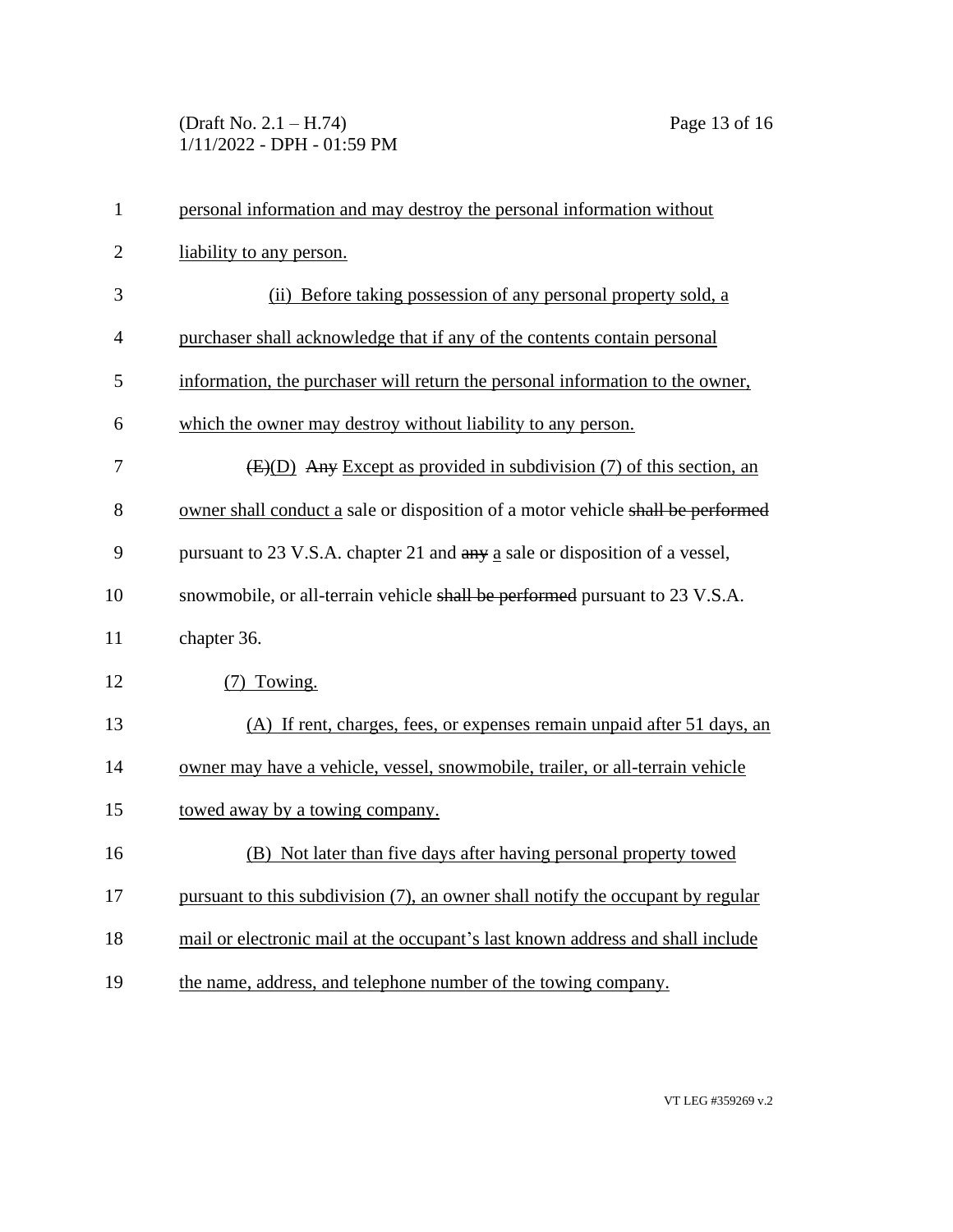### (Draft No. 2.1 – H.74) Page 14 of 16 1/11/2022 - DPH - 01:59 PM

| 1              | (C) An owner has no liability to any person for having property                   |  |
|----------------|-----------------------------------------------------------------------------------|--|
| $\overline{2}$ | towed or for damage to the property after the towing company takes possession     |  |
| 3              | of the property.                                                                  |  |
| 4              | $\left(\frac{6}{8}\right)$ Right of satisfaction.                                 |  |
| 5              | $(A)$ Before any a sale of personal property pursuant to this chapter,            |  |
| 6              | the occupant may pay redeem the property by paying the amount necessary to        |  |
| 7              | satisfy the lien in full and the reasonable expenses incurred under this section, |  |
| 8              | and thereby redeem the personal property.                                         |  |
| 9              | (B) Upon receipt of such payment, the owner shall return the                      |  |
| 10             | personal property, and thereafter the owner shall have no liability is not liable |  |
| 11             | to any person with respect to such the personal property.                         |  |
| 12             | $\left(\frac{7}{2}\right)$ Proceeds in excess of lien amount.                     |  |
| 13             | (A) In the event of sale under this section, the An owner that sells              |  |
| 14             | property pursuant to this section:                                                |  |
| 15             | $(i)$ may satisfy the owner's lien from the proceeds of the sale, but:            |  |
| 16             | and                                                                               |  |
| 17             | (ii) shall hold the balance, if any, for delivery on demand to the                |  |
| 18             | occupant.                                                                         |  |
| 19             | (B) If the occupant does not claim the balance of the proceeds such               |  |
| 20             | funds shall be paid over, the owner shall deliver the balance without interest to |  |
| 21             | the Treasurer of the State of Vermont in accordance with 27 V.S.A. chapter 14.    |  |
|                | VT LEG #359269 v.2                                                                |  |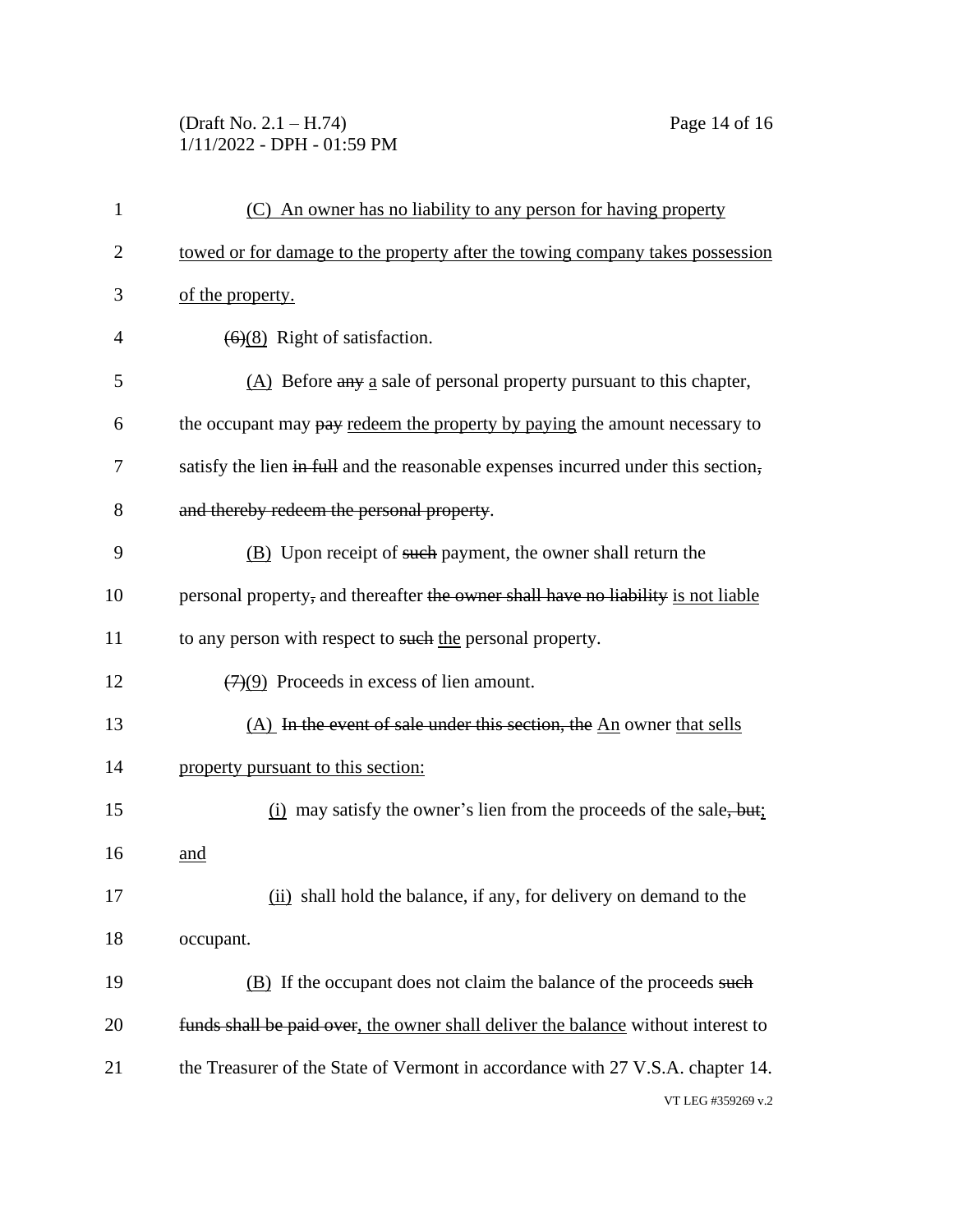## (Draft No. 2.1 – H.74) Page 15 of 16 1/11/2022 - DPH - 01:59 PM

| $\mathbf{1}$   | $\left(\frac{8}{10}\right)$ Rights of other lienholders. The holder of any perfected lien or |  |  |
|----------------|----------------------------------------------------------------------------------------------|--|--|
| $\overline{2}$ | security interest on personal property stored in the storage unit and registered             |  |  |
| 3              | with the Vermont Secretary of State may take possession of its liened property               |  |  |
| $\overline{4}$ | at any time prior to sale or other disposition.                                              |  |  |
| 5              | $\left(\frac{9}{11}\right)$ Rights of purchasers. A purchaser in good faith of the personal  |  |  |
| 6              | property sold to satisfy a lien, as provided elsewhere in this chapter, takes the            |  |  |
| 7              | property free of any rights of persons against whom the lien was valid, despite              |  |  |
| 8              | noncompliance by the owner with the requirements of this chapter.                            |  |  |
| 9              | (12) Disposal of personal property. If an owner complies with the                            |  |  |
| 10             | requirements of this section and a qualified buyer does not purchase the                     |  |  |
| 11             | property offered for sale, the owner may dispose of the property without                     |  |  |
| 12             | liability.                                                                                   |  |  |
| 13             | (13) Liability. An owner that has complied with the applicable                               |  |  |
| 14             | provisions of this chapter is not liable to an occupant, lienholder, or any other            |  |  |
| 15             | person.                                                                                      |  |  |
| 16             | § 3906. SCOPE; SUPPLEMENTAL NATURE OF ACT                                                    |  |  |
| 17             | (a) If an owner issues a warehouse receipt, bill of lading, or other document                |  |  |
| 18             | of title for the personal property stored in a self-storage facility, the owner and          |  |  |
| 19             | the occupant are subject to Title 9A and this chapter does not apply.                        |  |  |
| 20             | (b) Nothing in this chapter shall be construed in any manner to impair or                    |  |  |
| 21             | affect the right of parties to create liens by special contract or agreement, nor            |  |  |
|                | VT LEG #359269 v.2                                                                           |  |  |